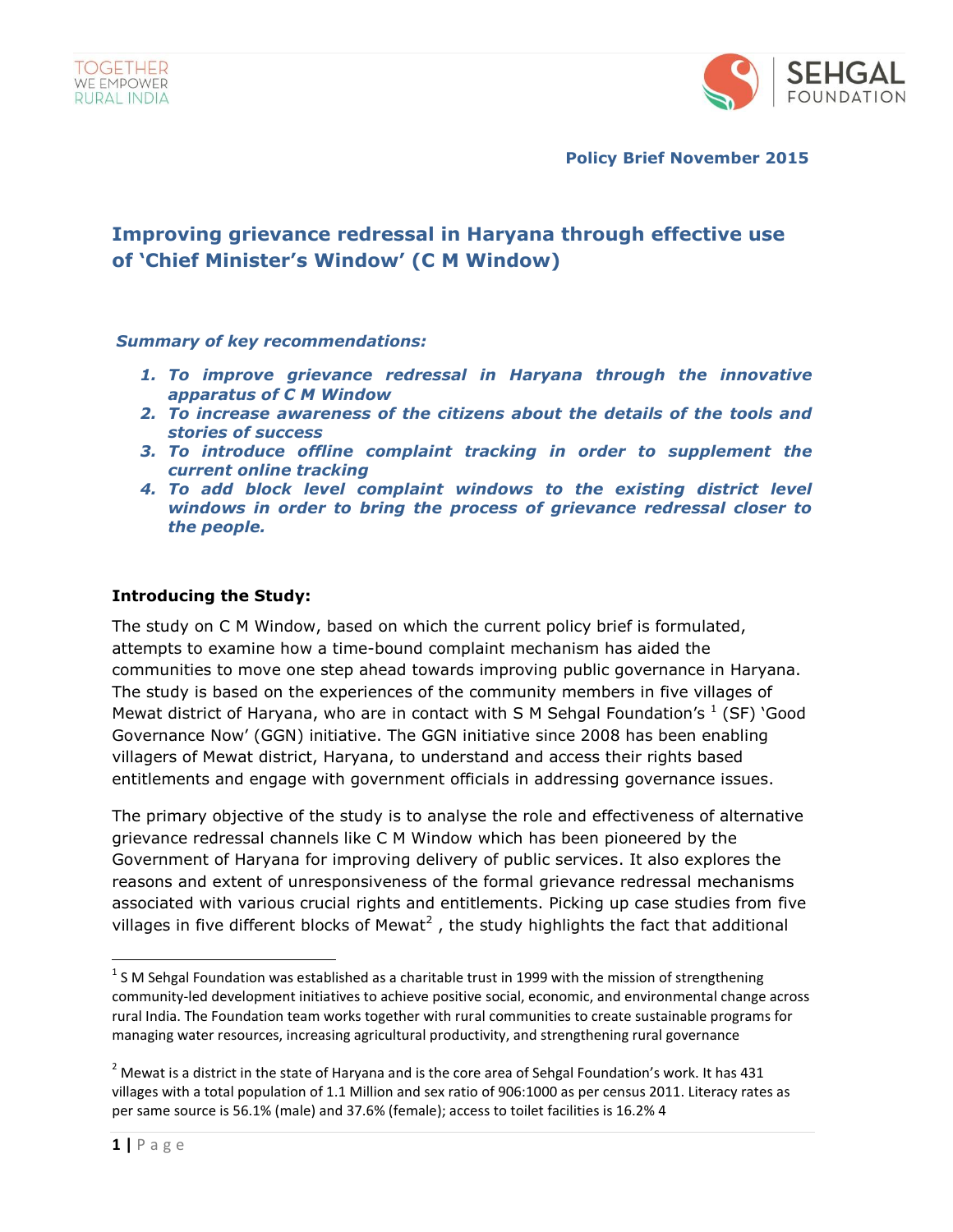channels of grievance redressal such as C M Window can be a very effective tool because of systematic and timely methods of follow-up.

#### **Key Messages:**

- Sehgal Foundation's primary research in five different villages of Mewat district in Haryana has revealed that C M Window is becoming immensely popular among the rural citizens because of its simple, user-friendly approach and time-bound solution even for protracted governance issues.
- Online tracking of the complaints and location of the windows only at the district headquarters are the two factors that citizens found difficult to deal with. Creation of windows at block headquarters for submission of complaints would make the tool more popular and user-friendly.
- Low level of awareness of the communities about the processes of complaint lodging in C M Window has restricted the use of the tool by the public. Increasing use of C M Window can be ensured if greater awareness about the details of the tool can be created among the citizens. In addition to this, sticking to the 30-day timeline and opening windows at the block level could motivate the communities to use the tool increasingly. Perhaps an introduction of offline tracking either through toll-free number along with the existing online one could make the apparatus further user-friendly in the context of rural Haryana.

 $\overline{\phantom{a}}$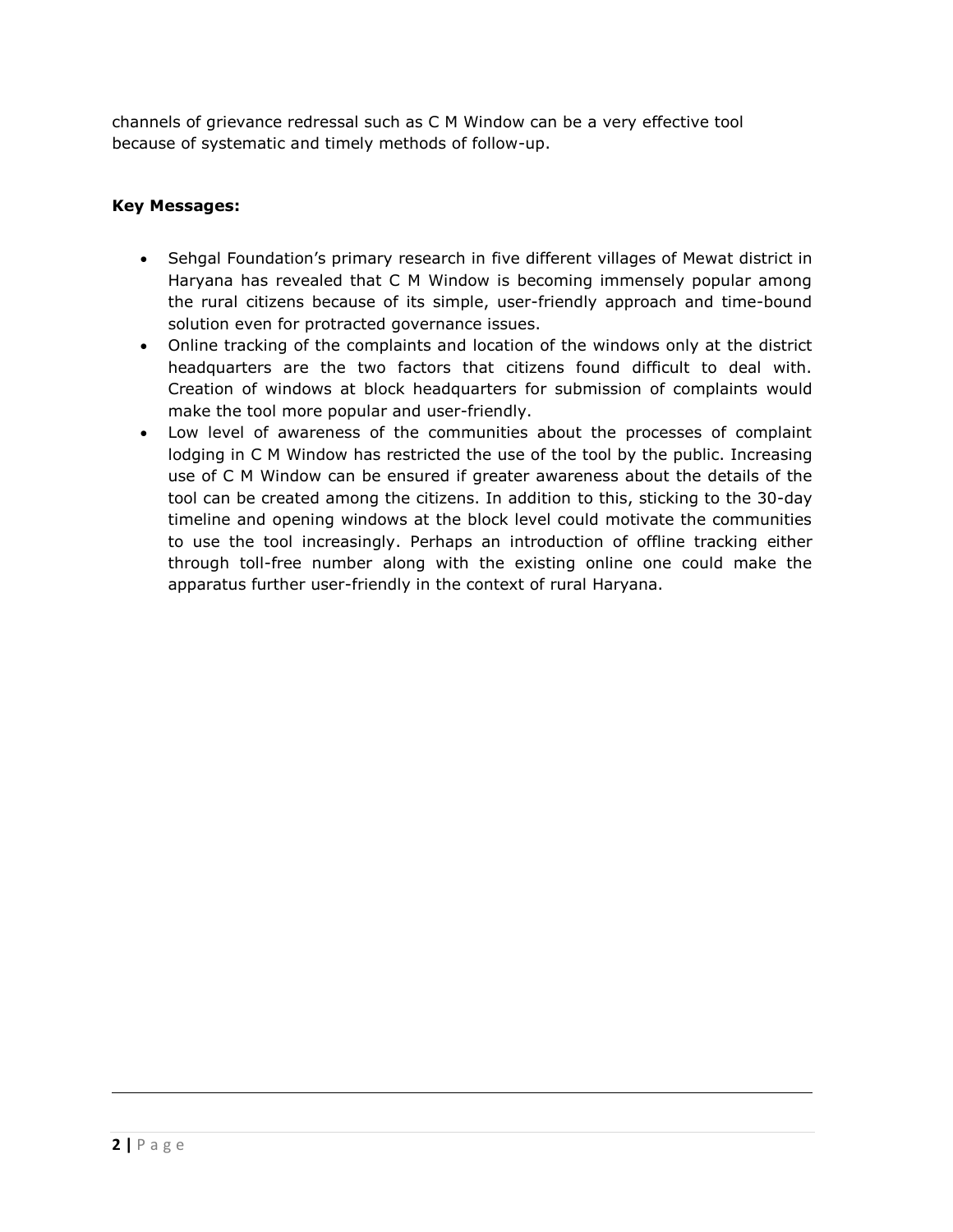## **I. C M Window in Haryana: Purpose and Structure**

Majority of Haryana's population still lives in the villages; almost 65.12 % of the population is rural and only 34.88% is urban with the rural literacy rate being 71.42%.<sup>3</sup> Haryana is witnessing rapid economic growth but delivery of public services has not been able to keep pace with it. Citizens in rural areas still face difficulties in accessing public services and poor awareness level prevents them from realizing their rights and entitlements.

Citizens say that grievance redressal at the district and block level is slow and they need a better mechanism to settle complaints or grievances.

Coupled with this comes the lack of awareness of the citizens about systems of grievance redressal. They do not know where to file complaints or how to write applications. The communities also remain puzzled because of the multiple layers within the grievance redressal apparatus at the village, block, district, state levels. Grievance redressal sometimes works if a complaint is filed at Deputy Commissioner (DC)/ Additional Deputy Commissioner (ADC) level or district level officials, but filing a complaint at this level is not possible for 95 % of people as they are quite far away from district headquarters and lack the necessary resources to contact multiple departments. Besides, the attitude and willingness of the government functionaries also becomes crucial in this respect. If a government functionary in charge of vigilance and complaints is citizen-friendly and willing to follow up on complaints filed in a time bound manner, then grievance redressal apparatus can work wonder.

Keeping these circumstances in view and inspired by the Chief Minister's Special Cell initiative of the government of Tamil Nadu<sup>4</sup>, the state government of Haryana conceptualized an e-governance centre named 'C M Window'; it is a simple and user friendly one stop complaint cell exclusively for citizens' grievance redressal located in all district headquarters of the state. Applications submitted are scanned and updated to the office of the Chief Minister and thereafter are routed back to the concerned government departments. Within 30 days of lodging the complaint, the respective government department should either redress the grievance or reply to the complainant why the request cannot be approved.

Since the launch of this mechanism on December 25, 2014, the Haryana government and several nongovernmental organizations working in the state have been encouraging and assisting the communities to make effective use of the same. The objective is to address the complaints related to poor delivery of food items in the Public Distribution System, pendency of pensions, teachers' poor attendance in schools, and many more that are reported and resolved at this onestop window more or less within the stipulated time limit.

## **II. C M Window: Is it proving effective in settling grievances?**

The success of an alternate grievance redressal mechanism like C M Window depends on a number of factors. From the primary research of use of C M

 $\overline{a}$ 

 $\overline{\phantom{a}}$ 

<sup>&</sup>lt;sup>4</sup> Online petition filing and monitoring system of the government of Tamil Nadu accessed at <http://www.cmcell.tn.gov.in/> on 30.08.2015

 $3$  www.census2011.co.in accessed on 30.08.2015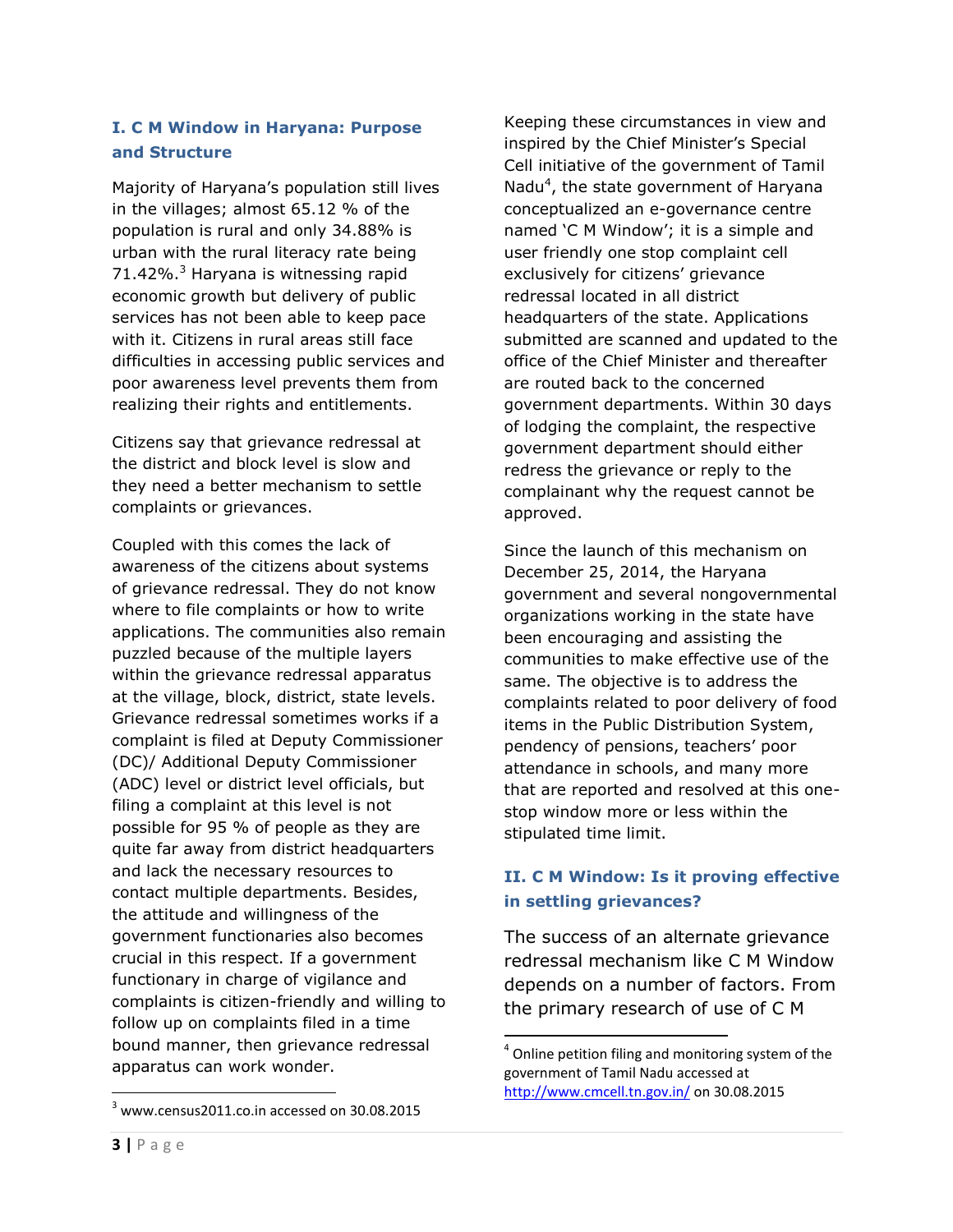Window in five villages of Mewat district, the following major trends can be enumerated.

### *C M Window is the evidence of the willingness of the state government to redress public grievances*

The concept of C M Window, being conceived by the Chief Minister of Haryana, gives it an exceptional position as its creation reveals strong zeal on the part of the state government to improve public governance. Follow up of all complaints by the office of the CM is a key reason behind its success. The letters and instructions given by the office of the C M Window make all the government departments and bureaucrats including the offices of Additional Deputy Commissioner (ADC), Deputy Commissioner (DC), Assistant Food Supply Officer (AFSO), District Food & Supply Controller (DFSC), Block Development Officer (BDO), Block Elementary Education Officer (BEEO), Sub Divisional Magistrate (SDM) or even Sarpanch and Panchayat Secretaries proactive. Administrators often tend to break the deep-rooted tradition of nonresponsiveness and give greater importance to complaints lodged in the C M Window as they receive direct follow-up calls from the office of the CM.

#### *Slow response from existing grievance redressal systems*

The formal tools of grievance redressal have many levels – village, block, district and state, which may confuse an unaware citizen. Lack of response from government offices further creates disappointment among the citizens.

The primary research conducted in five villages of Mewat shows that the C M

Window is robust and user-friendly and with its help citizens have received their entitlements.

#### *Awareness among the citizens leading to proper utilization C M Window*

The district of Mewat has low literacy rates and hence it is impossible for common people to understand and utilize a new grievance redressal mechanism. Hence, it is crucial that Haryana government as well as NGOs working at the local level engage in creating greater awareness about the C M Window. A number of people will be interested in using this tool if they are aware of its simple and user-friendly procedures. Success stories of citizens who have used this mechanism will further educate and inspire others.

## **III. C M Window: Scope of improvement**

Viewing the success of C M Window in Haryana in promptly solving governance problems, it is recommended that other Indian states should also attempt in replicating a similar device of alternate grievance redressal with slight modifications and improvements. Some of these recommended improvements are as follows:

#### *Increase awareness among the citizens*

At present, communities lack clear ideas about the processes of complaint lodging and instances have come to the fore that people have even tried filing Right To Information (RTI) applications through C M Window. Apart from using its own